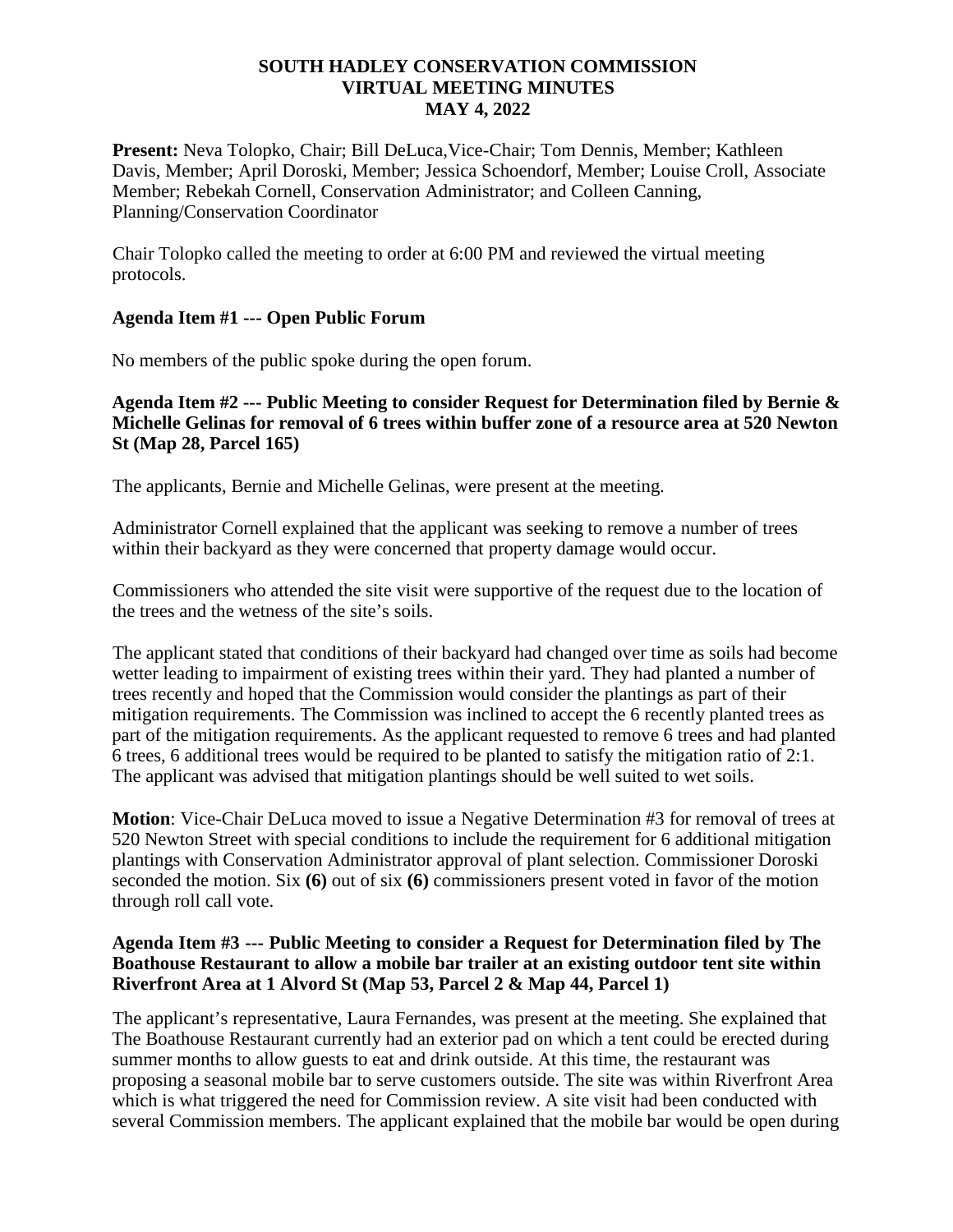the summer months and no generator would be needed as electricity was accessible at the location.

**Motion**: Commissioner Davis moved to issue a Negative Determination #2 for installation of a mobile trailer bar within Riverfront Area at The Boathouse Restaurant located at 1 Alvord Street with special conditions. Vice-Chair DeLuca seconded the motion. Six **(6)** out of six **(6)**  commissioners present voted in favor of the motion through roll call.

### **Agenda Item #4 --- Public Meeting to consider a Request for Determination filed by Ronald Sicotte for removal of 13 dying trees within buffer zone of a resource area at 572 Newton St (Map 28, Parcel 34)**

The applicant, Ronald Sicotte, was present at the meeting. He was requesting to remove a number of impaired trees within close proximity to structures on his property. A site visit was performed with members of the Commission. Many of the trees proposed for removal were along the bank of an intermittent stream. Therefore, it was the applicant's intention to replant trees within proximity to the same location, to maintain the integrity of the bank. The Commission was inclined to approve the request with the requirement for mitigation plantings at a 2:1 ratio and requiring the tree stumps to remain.

**Motion:** Commissioner Doroksi moved to issue a Negative Determination #3 for tree removal at 572 Newton Street with special conditions. Commissioner Davis seconded the motion. Six **(6)**  out of six **(6)** commissioners present voted in favor of the motion through roll call.

# **Agenda Item #5 --- Public Hearing to consider a Notice of Intent filed by Val Shvetz to secure an Order of Conditions permitting the applicant to install an elevated walkway extending to a floating dock on a cove of the CT River at 80 River Road (Parcel 22 Map 5)**

Administrator Cornell explained that the applicant had requested a continuation of the hearing to the Commission's next meeting date. Comments were received from the *Natural Heritage and Endangered Species Program* who indicated that the applicant would need to hire a botanist to do a survey of the site. As this would take a number of months, the commission could not take final action on the application until after the survey was complete. However, the applicant would provide updated specifications and design of the proposed dock and associated walkway at the next hearing date.

**Motion:** Vice-Chair DeLuca moved to continue the hearing to May 18, 2022 at 6:30 PM. Commissioner Dennis seconded the motion. Six **(6)** out of six **(6)** commissioners present voted in favor of the motion through roll call.

# **Agenda Item #6 ---Minutes**

Draft minutes of the March 16, April 6 and April 26 meeting were sent to the Commission for review.

**Motion:** Vice-Chair Deluca moved to approve the meeting minutes of March 16, 2022. Commissioner Schoendorf seconded the motion. Six **(6)** out of six **(6)** commissioners present voted in favor of the motion through roll call.

**Motion:** Commissioner Davis moved to approve the draft meeting minutes of April 6, 2022.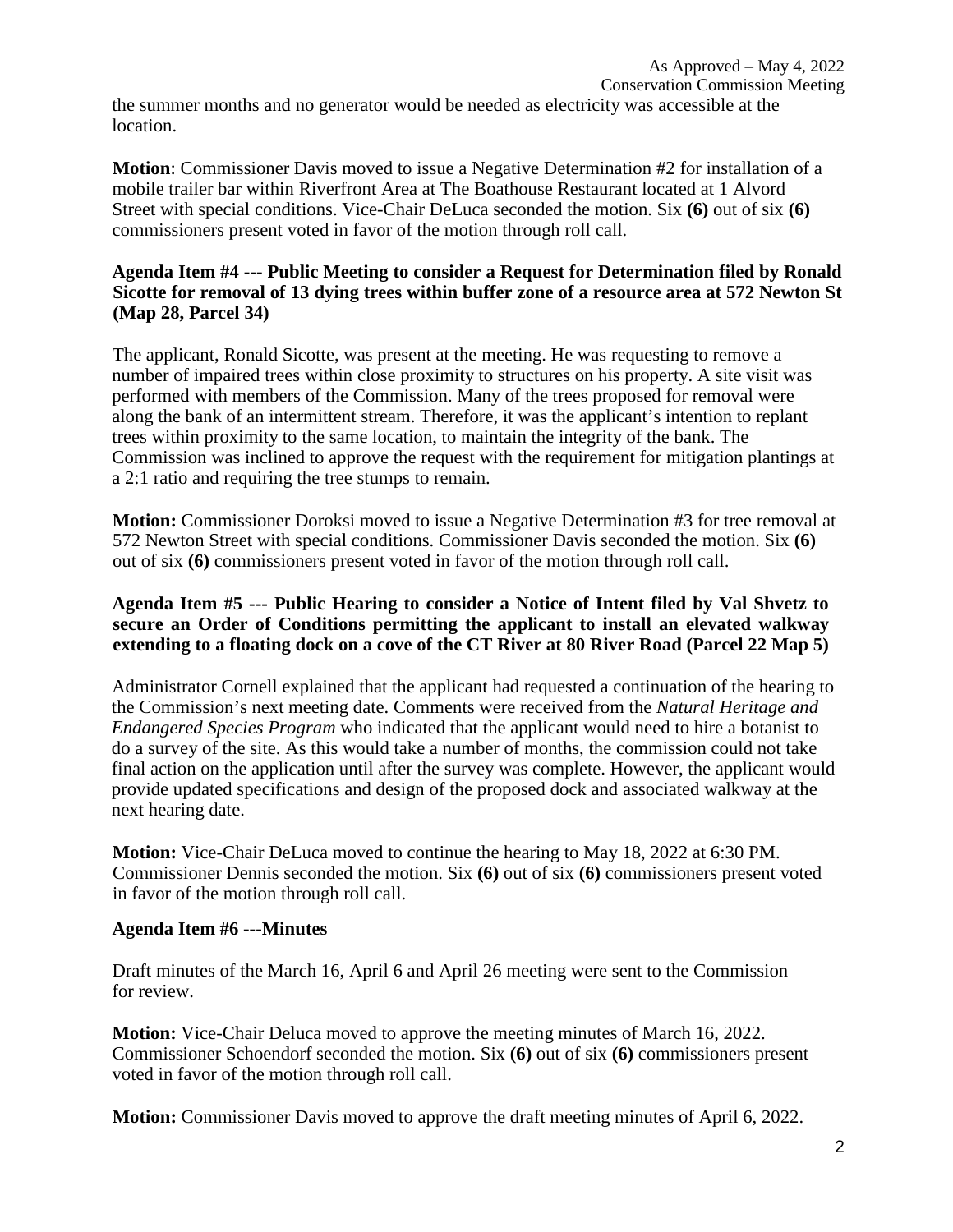Commissioner Dorofski seconded the motion. Five **(5)** out of six **(6)** commissioners present voted in favor of the motion through roll call. Vice-Chair Deluca abstained from the vote as he was not present at the meeting.

Commissioners noted some spelling errors and recommended different word choices within the April 26, 2022 draft meeting minutes

**Motion**: Commissioner Davis moved to approve the April 26, 2022 meeting minutes as revised. Commissioner Schoendorf seconded the motion. Five **(5)** out of six **(6)** commissioners present voted in favor of the motion through roll call. Vice-Chair DeLuca abstained from the vote as he was not present at the meeting.

# **Agenda Item #7 --- Social Justice Statement**

At the previous meeting, the Commission discussed a revised draft of the social justice statement. Revisions as discussed were incorporated into a revised draft and provided to the Commission for additional review. Minor edits were incorporated including addition of 'national origin' to identities of people expressly welcomed to Conservation Areas.

Upon discussion, the Commission decided to remove 'land management' from the list of activities within the statement as it read like a policy rather than a mission statement.

**Motion**: Commissioner Dennis moved to approve the Social Justice Statement with edits as discussed. Commissioner Davis seconded the motion. Six **(6)** out of six **(6)** commissioners voted in favor of the motion through roll call.

# **Agenda Item #8 --- Administrator's Report**

Administrator Cornell detailed the following items:

- *Next meeting dates* The Commission's next meeting date would be May 18, 2022.
- *Volunteer Conservation Corps* A Volunteer event would be held within the upcoming weeks to help manage Water Chestnut along the Connecticut River.
- *Upcoming projects*  The Commission could anticipate considering a Notice of Intent for Single-family home construction at a future meeting.

### **Agenda Item #9 --- Other New Business**

There was no new business to discuss.

### **Adjournment**

Chair Tolopko adjourned the meeting at 7:23 PM.

Respectfully Submitted,

#### **As Approved**

Colleen Canning, Planning/Conservation Coordinator

| Document              | <b>Document Location</b>  |
|-----------------------|---------------------------|
| RDA-520 Newton Street | <b>Conservation Files</b> |